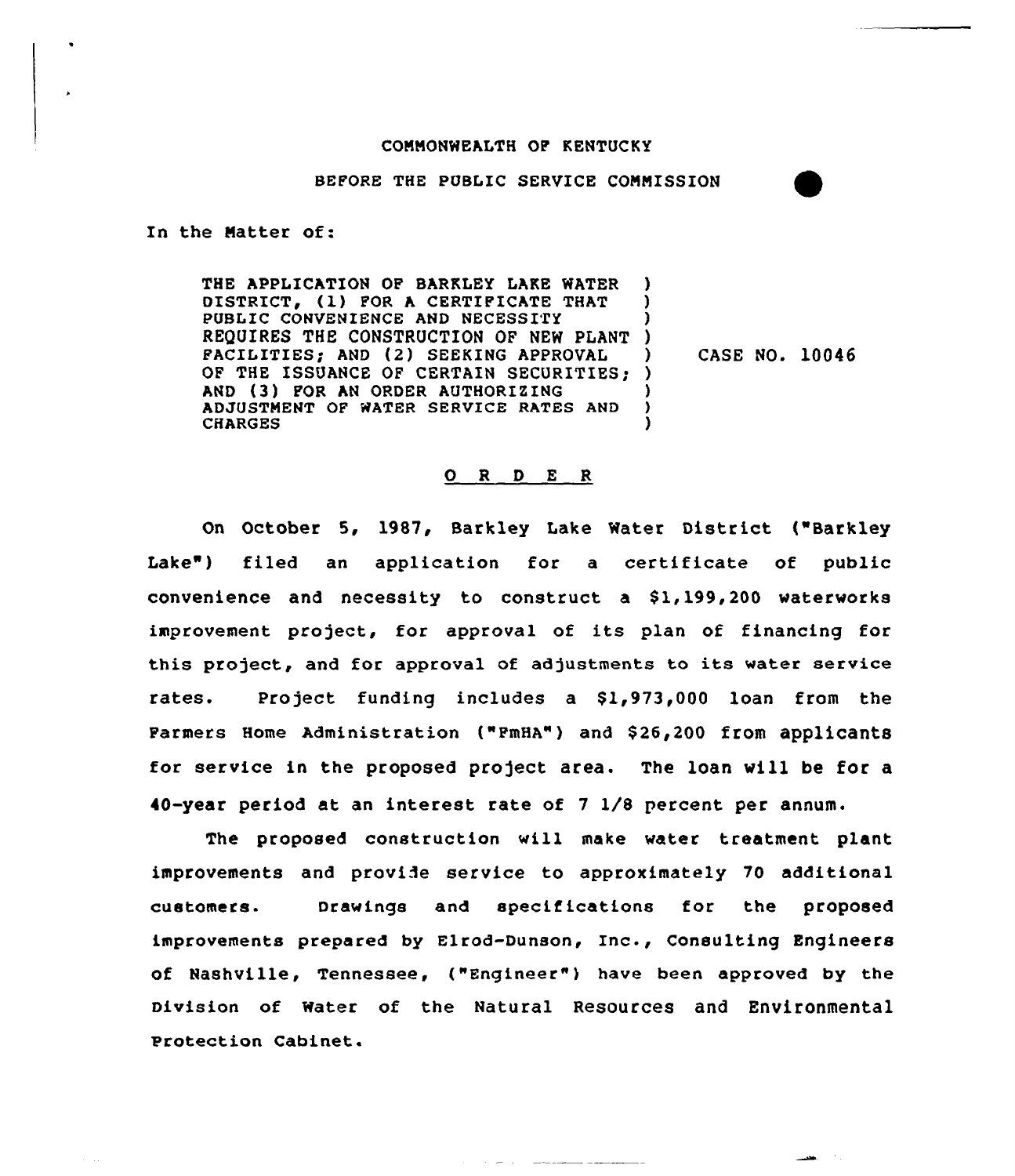On October 22-27, 1987, the Commission Staff conducted a field review of aarkley Lake's test period financial records and issued its report on January 12, 1988 containing Staff's recommendations. No comments vere filed by Barkley in response to the Staff Report.

#### CONTINUITY OF ADEQUATE AND RELIABLE SERVICE

The Engineer states that reliable and adequate service can be maintained throughout the expanded system after completion of the proposed construction. In several areas of the system, however, service pressure could fall well below <sup>30</sup> psig, in violation of 807 KAR 5:066, Section 6{1) and accepted engineering standards.

The Commission reminds Barkley Lake of its obligation to provide adequate and reliable service to all of its customers. Barkley Lake should monitor the adequacy of the expanded vater distribution system after construction. If the level of service is inadequate or declining, or the pressure to any customer is outside the requirements of <sup>807</sup> KAR 5:066, Section 6{1), Barkley Lake must take necessary actions to maintain the level of service in conformance with the regulations of the Commission.

#### PIRE HYDRANT INSTALLATION

 $\mathbf{I}$ 

Barkley Lake originally proposed to install one conventional fire hydrant as part of this construction project. This fire hydrant vas not intended to be used for fire protection, but would serve as a flush valve. The installation of this fire hydrant, however, does not comply with Standard 24 of the National Pire Protection Association as adopted by 815 KAR 10:020 and the "Recommended Standards Por Mater Morks" by the Great Lakes-Upper

 $-2-$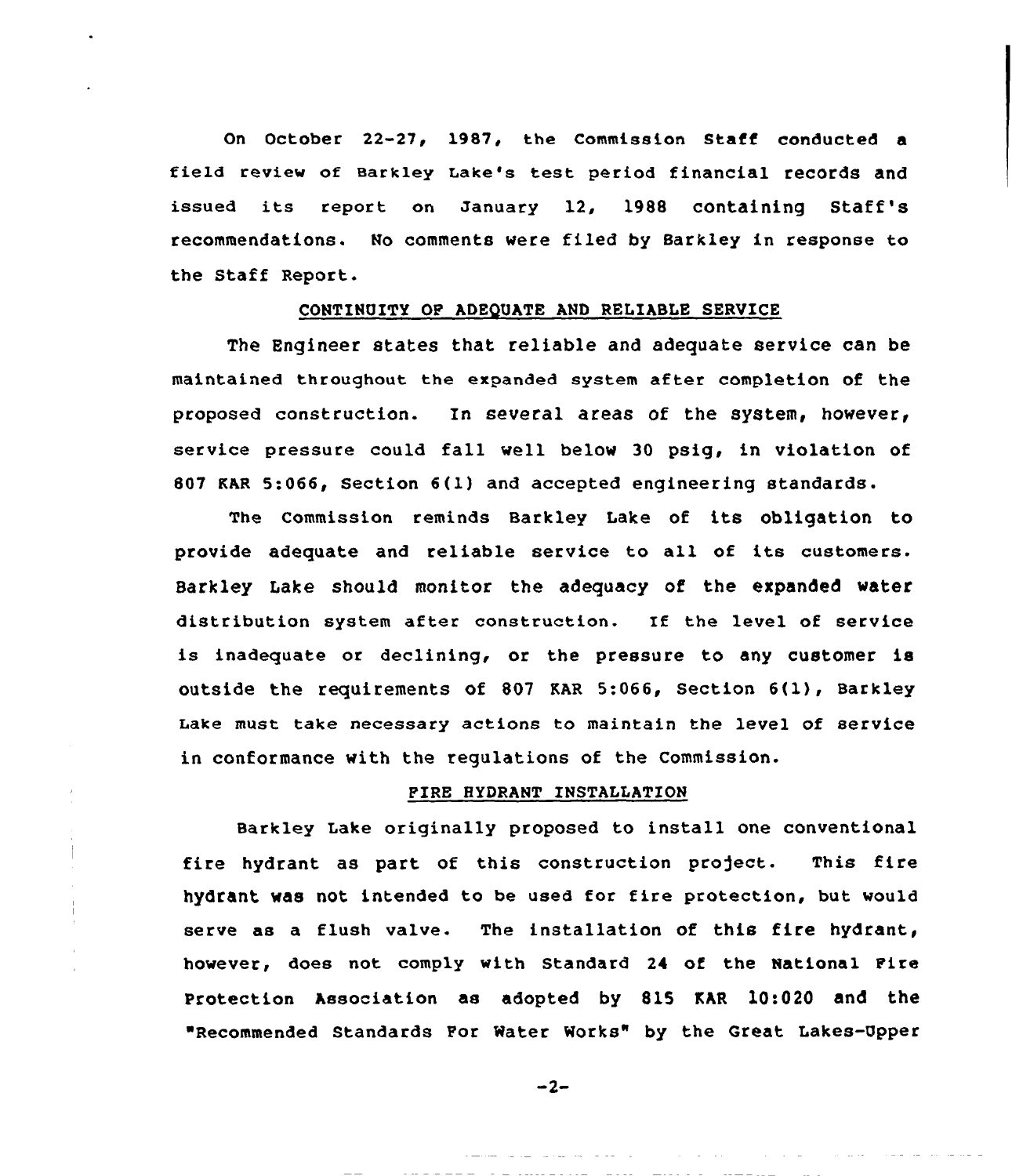Nississippi River Board of State Sanitary Engineers as adopted by 401 KAR 6:200. The Recommended Standards for Water Works expressly state that fire hydrants shall not be connected to water mains which are not designed to carry fire flows.

Barkley Lake was requested by the Commission to document that the proposed conventional fire hydrant was capable of providing fire protection. The Engineer responded that since Barkley Lake cannot meet the fire flow requirements, the conventional fire hydrant would be deleted and a flush hydrant would be installed.

The Commission in good conscience cannot approve the installation of conventional fire hydrants which would be contrary to state regulations and accepted engineering standards. Furthermore, the installation of conventional fire hydrants may mislead Barkley Lake's customers into believing that the water distribution system is capable of providing adequate and reliable volumes of water for fire protection purposes. The Commission accepts Barkley Lake's proposal to substitute a flush hydrant for the proposed conventional fire hydrant.

### UNACCOUNTED-FOR WATER LEVEL

The Commission over approximately the last 10 years, has both recommended and ordered Barkley Lake to reduce its unaccounted-for water level to 15 percent or less. Based on 1987 data, Barkley Lake's unaccounted-for water level is still averaging <sup>30</sup> percent. This unaccounted-for water has, in part, necessitated Barkley Lake's current expansion of its water treatment facilities.

As stated in the original Staff Report, the Staff would base its recommendation concerning the allowable water production

 $-3-$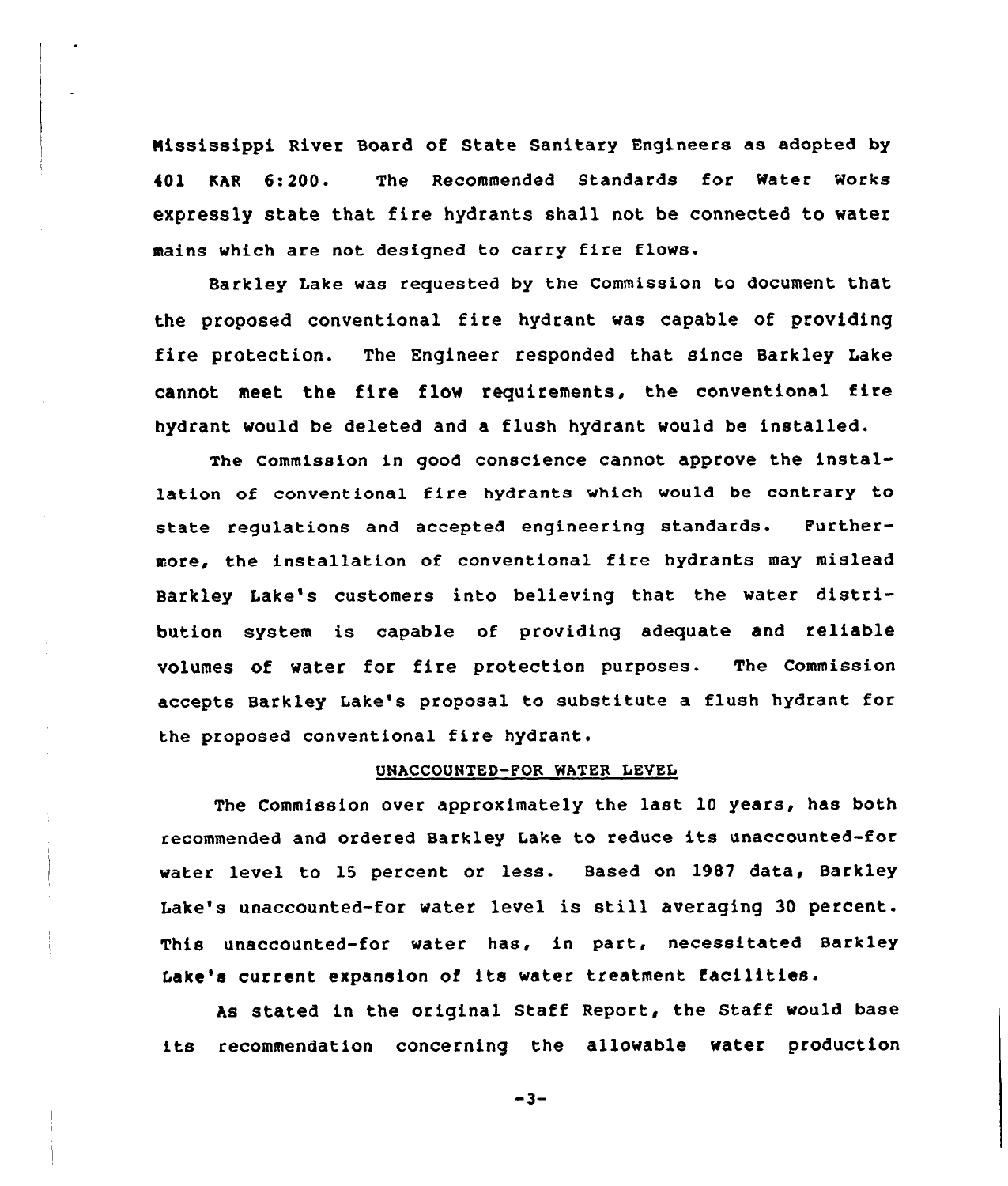expenses on Barkley lake's response to the Commission's November 12, 1987 Information Request. <sup>A</sup> review of Barkley Lake's response indicates that Barkley Lake has taken some action to reduce its unaccounted-for water level, but the level has not been significantly reduced. Lacking any other activity or economic documentation, the Commission is of the opinion that Barkley Lake's water production expenses should be based on a 15 percent unaccounted-for water level.

Accordingly, Staff has amended its report to reduce water production expenses to a level reflecting only 15 percent line loss. Pumping Expense and Mater Treatment Expense have been reduced by \$19.658 and \$7.341, respectively. As a result, Income Available for Debt Service has been increased to a level of \$37,415. Calculations supporting these adjustments are set forth in Appendix <sup>B</sup> of this Order.

#### REVENUE REQUIRENENT

Staff recommended in its report that Barkley Lake be granted its requested increase of \$141,257 which would provide Barkley Lake with a DSC of .66X and a net cash flow of 858,665. On November 13, 1987, Barkley Lake filed a revised rate study wherein it proposed to increase its rates by an additional amount of \$70,778 annually. This revised rate study was inadvertently omitted from the staff report. Based on the aforementioned ad-)uetments made to amend the report and on an average annual debt service requirement of \$229,062, Barkley Lake's proposed rates

 $-4-$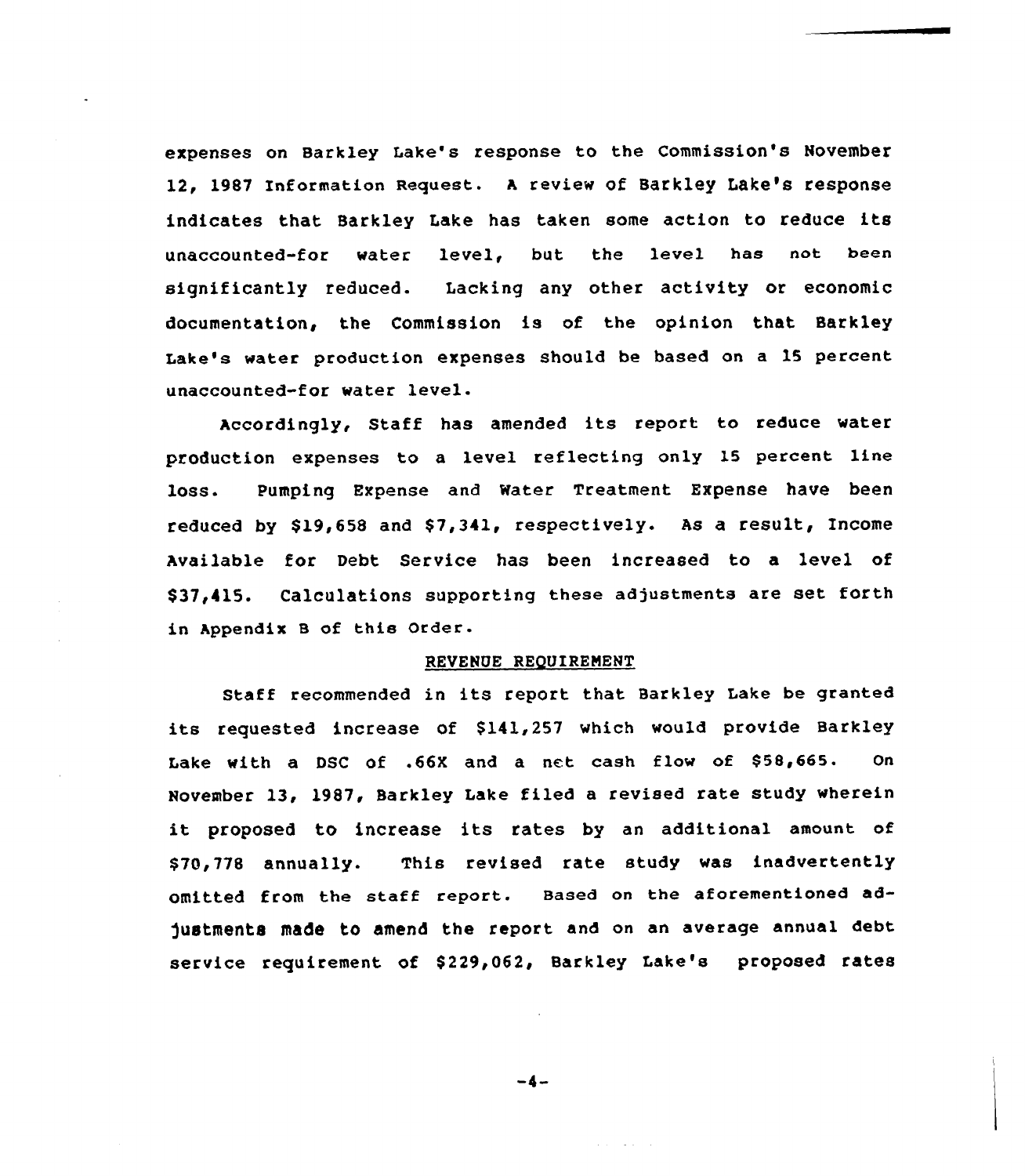would generate a DSC of  $1.09x^1$  and a net cash flow of \$156,442.<sup>2</sup> Staff maintains that the rates requested on November 13, 1987 should be granted and that the cash flow generated by the proposed rates is sufficient to meet Sarkley Lake's actual debt service requirement.

After careful review of the recommendations made by Staff, the commission is of the opinion that Barkley Lake vill have adequate cash flow to meet its obligations and provide for future equity growth. Therefore, the Commission affirms the Staff's adjusted recommended annual increase of \$212,035.

#### RATE DESIGN

Xn the instant case, Barkley Lake did not propose to change the rate structure now in effect. The Staff recommended in its report that in the absence of <sup>a</sup> cost of service study, it would not be in the best interest of Barkley Lake nor the public to initiate a new rate design.

Insofar that the Staff has recommended that a cost of service study is not warranted in this case, the Commission, however, places Barkley Lake on notice that a cost of service study will be required in its next rate proceeding.

$$
-5-
$$

<sup>1</sup>  $(37,415 + 212,035)$   $\div$  229,062 = 1.09X

<sup>2</sup> Adjusted Net Income hdd: Proposed Revenue Increase Oepreciation Less: 1988 principal <sup>a</sup> Interest Net Cash Flow  $$37,415$ 212~035 127 i 224 220,232 8156,442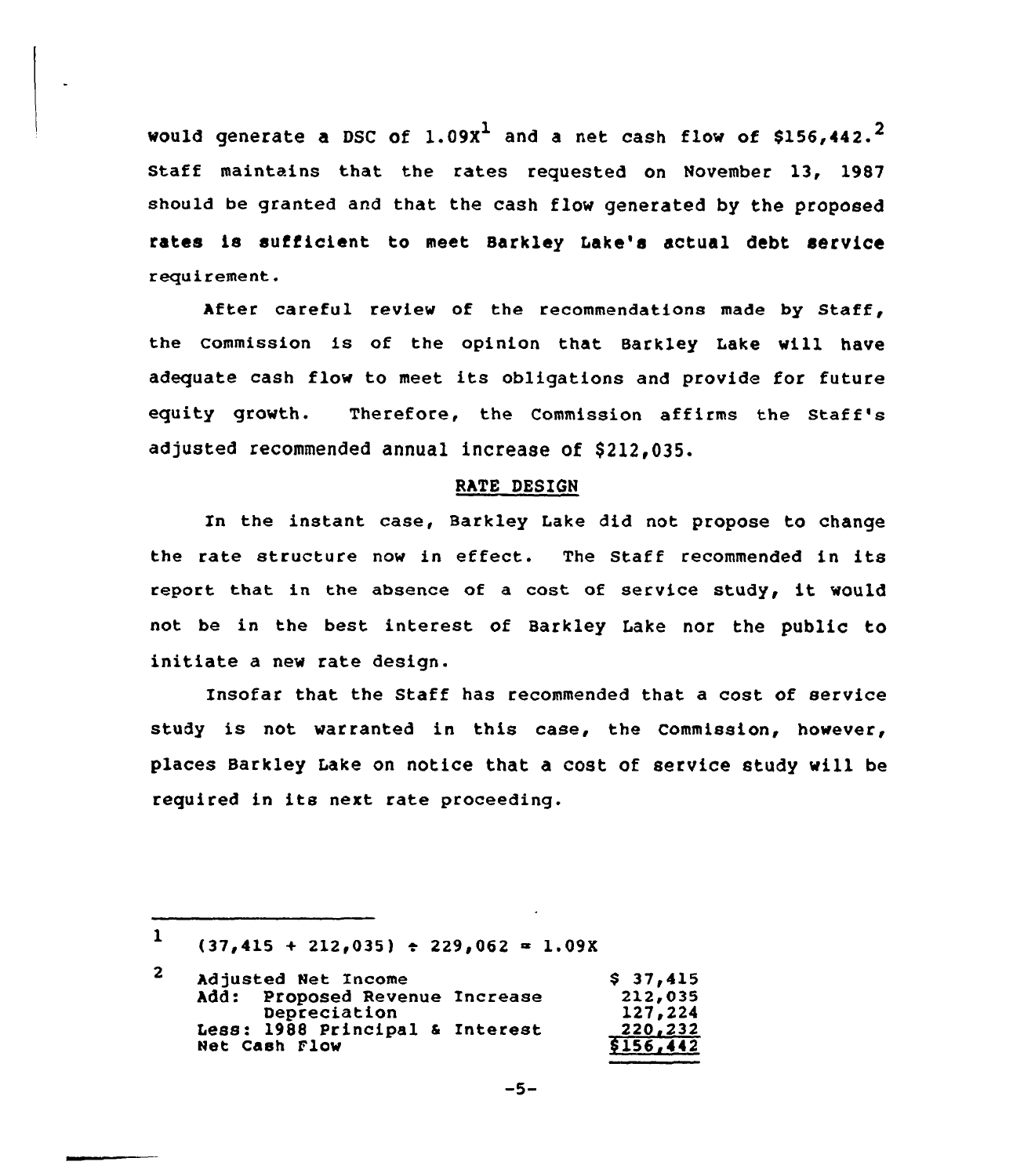Based on the evidence of record, the Commission has determined that the rate increase granted herein should be spread to the existing rate structure so that the percentage of revenue from general customers remains the same as established in prior cases.

#### FINDINGS AND ORDERS

The commission, after consideration of the evidence of record, and being advised, is of the opinion and finds that:

1. With the appropriate monitoring of service system-wide, and the substitution of <sup>a</sup> flush hydrant for the conventional fire hydrant, public convenience and necessity require the construction proposed in Barkley Lake's application. <sup>A</sup> certificate of public convenience and necessity should be granted.

2. The proposed construction consists of expansion and improvement of the water treatment plant, approximately 13.6 miles Of 8- and 4-inch diameter pipelines, and related appurtenances. The low bids totaled \$1,396,455 which will require about \$ 1,999,200 after allowances are made for fees, contingencies, and other indirect costs.

3. Barkley Lake should monitor the adequacy of the expanded water distribution system after construction. If the level of service is inadequate or declining, or the pressure to any customer is outside the requirements of 807 KAR 5:066, Section 6(l), Sarkley Lake should take immediate action to maintain the level of service in conformance with the regulations of the Commission .

 $-6-$ 

والأوالي والقراطية

 $\frac{1}{2}$ 

 $\mathcal{L}^{\pm}$  and  $\mathcal{L}^{\pm}$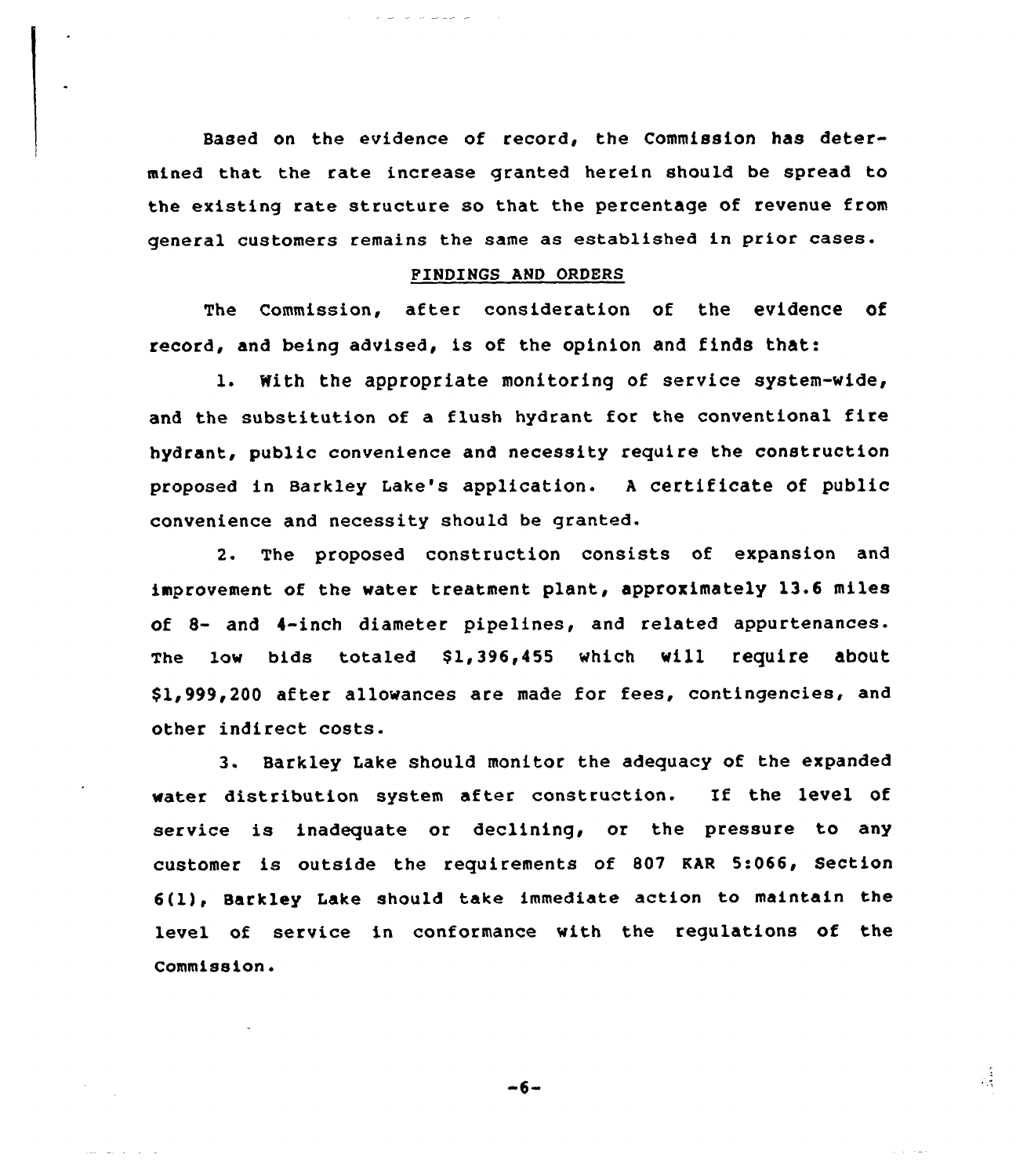4. Any deviations from the construction herein approved which could adverse1y affect service to any customer should be done only with the prior approval of the Commission.

5. Barkley Lake should obtain approval from the Commission prior to performing any additional construction not expressly certificated by this Order.

6. Barkley Lake should furnish proof of the total cost of this project including the cost of construction and all other capitaliced costs (engineering, legal, administrative, etc.) within 60 days of the date that construction is substantially completed. Said construction costs should be classified into appropriate plant accounts in accordance with the Uniform System of Accounts for water Utilities prescribed by the Commission.

7. Barkley Lake's contract with its Engineer should require the provision of full-time resident inspection under the general supervision of a professional engineer with a Kentucky registration in civil or mechanical engineering, to ensure that the construction work is done in accordance with the contract drawings and specifications and in conformance with the best practices of the construction trades involved in the project.

8. Barkley Lake should require the Engineer to furnish within 60 days of the date of substantial completion of this construction a copy of the "as-built" drawings and a signed statement that the construction has been satisfactorily completed in accordance with the contract plans and specifications.

9. The financing plan proposed by Barkley Lake is for lawful objects within its corporate purpose, is necessary and

 $-7-$ 

العطا والمحاملة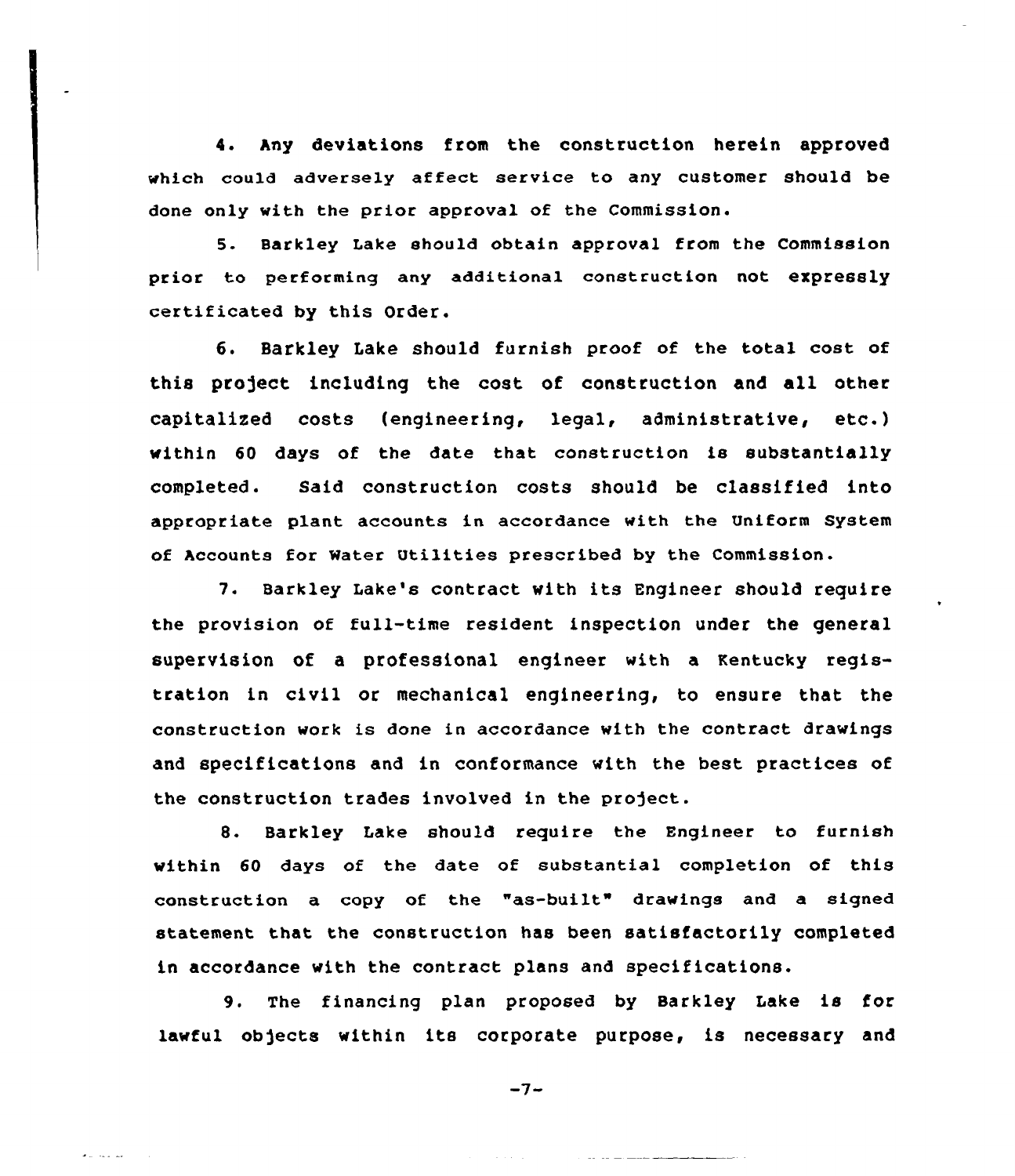appropriate for and consistent with the proper performance of its service to the public and will not impair its ability to perform these services. The financing plan is reasonably necessary and appropriate for such purposes and should, therefore, be approved.

10. If under FmHA loan conditions, Barkley Lake is notified and granted an option to accept a lower interest rate on the date of closing, Barkley Lake should file the following with the Commission within 30 days of the date of closing:  $(1)$  the PmHA notification of the lower interest rate and all correspondence from and to PmHA concerning this notifications (2) a statement of the interest rate accepted from FmHA; (3) amended pages to its bond resolution and an amended amoritization schedule based on the different interest rate if a different rate is accepted; and (4) full documentation of why the lower rate was not accepted showing an analysis of the higher costs associated with the loan over the loan's repayment period in the event the option to accept the lower rate is not taken by Barkley Lake.

11. The rates in Appendix A are the fair, just, and reasonable rates to be charged by Barkley Lake for service rendered on and after the date of this Order.

12. Within 30 days of the date of this Order Barkley Lake should file with the Commission its revised tariff sheets setting out the rates approved herein.

IT IS THEREFORE ORDERED that:

1. Barkley Lake be and it hereby is granted <sup>a</sup> certificate of public convenience and necessity to proceed with the proposed

 $-8-$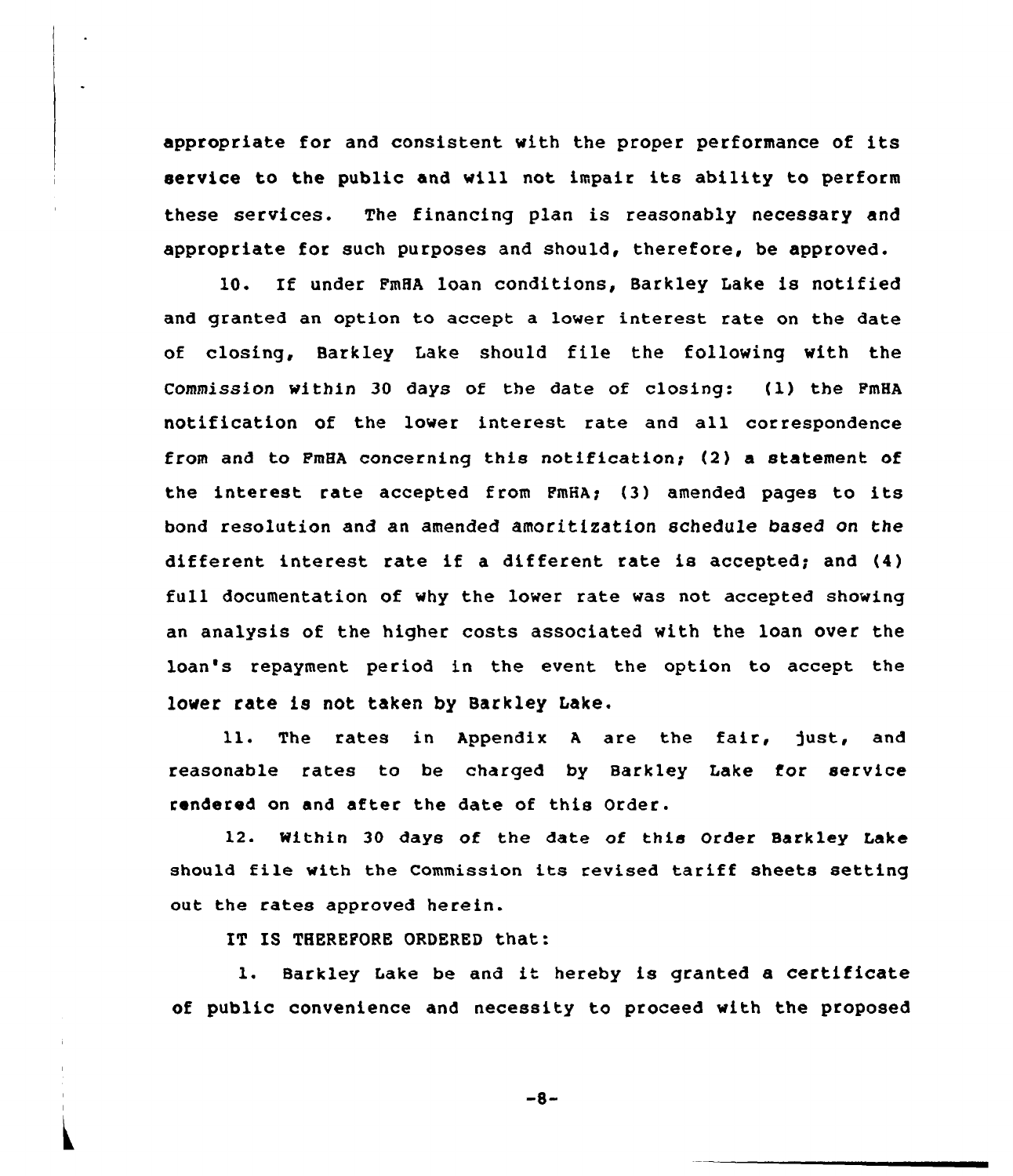construction pro)ect as set forth in the drawings and specifications of record herein on the condition that service levels be monitored, corrective action taken in accordance with Pinding 1 and Finding 3 of this Order, and that a flush hydrant be substituted for the proposed conventional fire hydrant.

2. Barkley Lake's financing plan consisting of an PmHA loan of \$1,973,000 and \$26,200 in contributions from applicants for service be and it hereby is approved.

3. The rates in Appendix A are the fair, just, and reasonable rates to be charged by Barkley Lake for service rendered on and after the date of this Order.

4. Within 30 days of the date of this Order Barkley Lake snould file with the Commission its revised tariff sheets setting out the rates approved herein.

5. Barkley Lake shall comply with all matters set out in Pindings <sup>3</sup> through <sup>8</sup> and Finding 10 as if the same were individually so ordered.

Nothing contained herein shall be deemed a warranty of the Commonwealth of Kentucky, or any agency thereof, of the financing herein authorized.

 $-9-$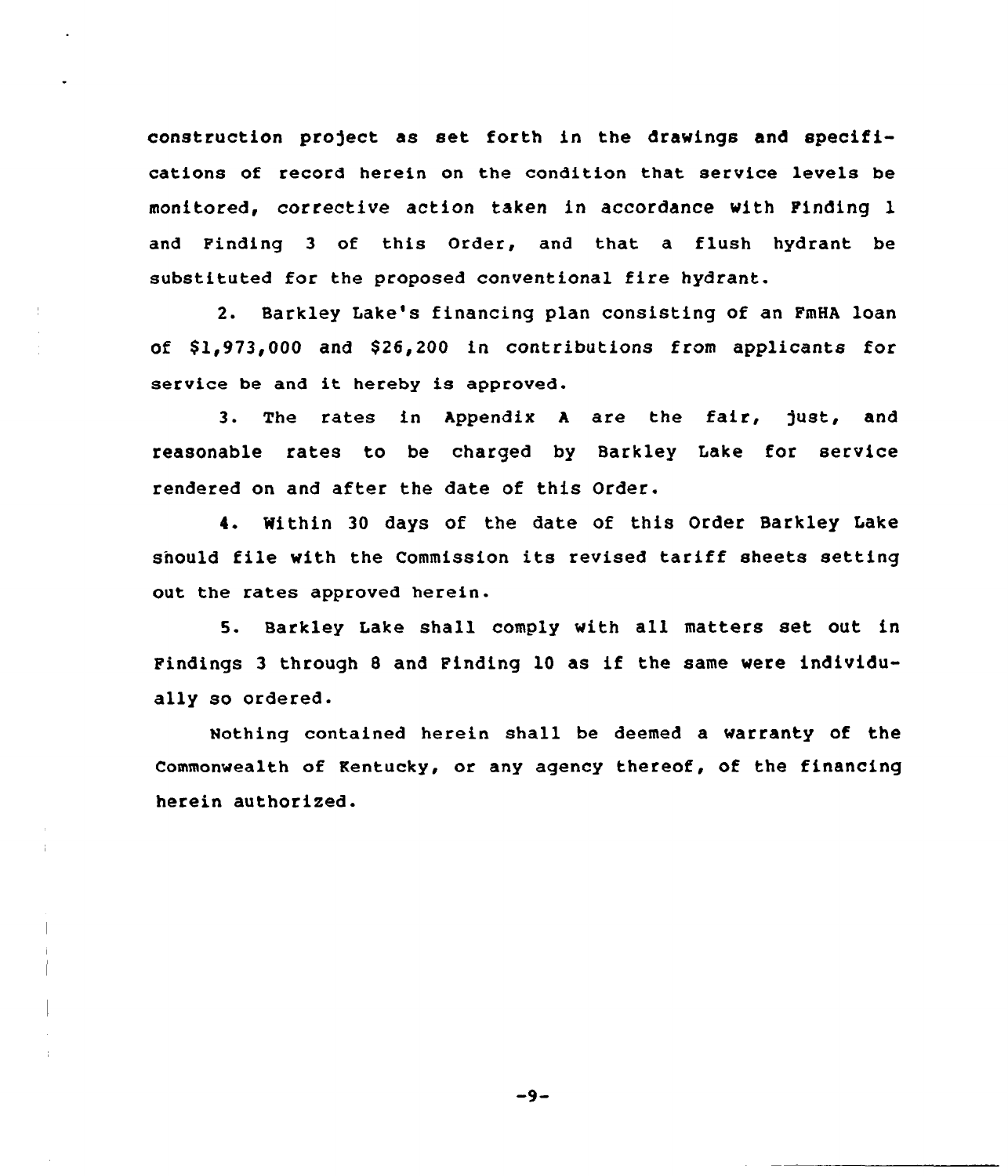Done at Frankfort, Kentucky, this 27th day of May, 1988.

PUBLIC SERVICR COMMISSION

el demand Cha rman  $\Delta$ Vice Chairman

 $m$  Williams )

ATTEST:

Executive Director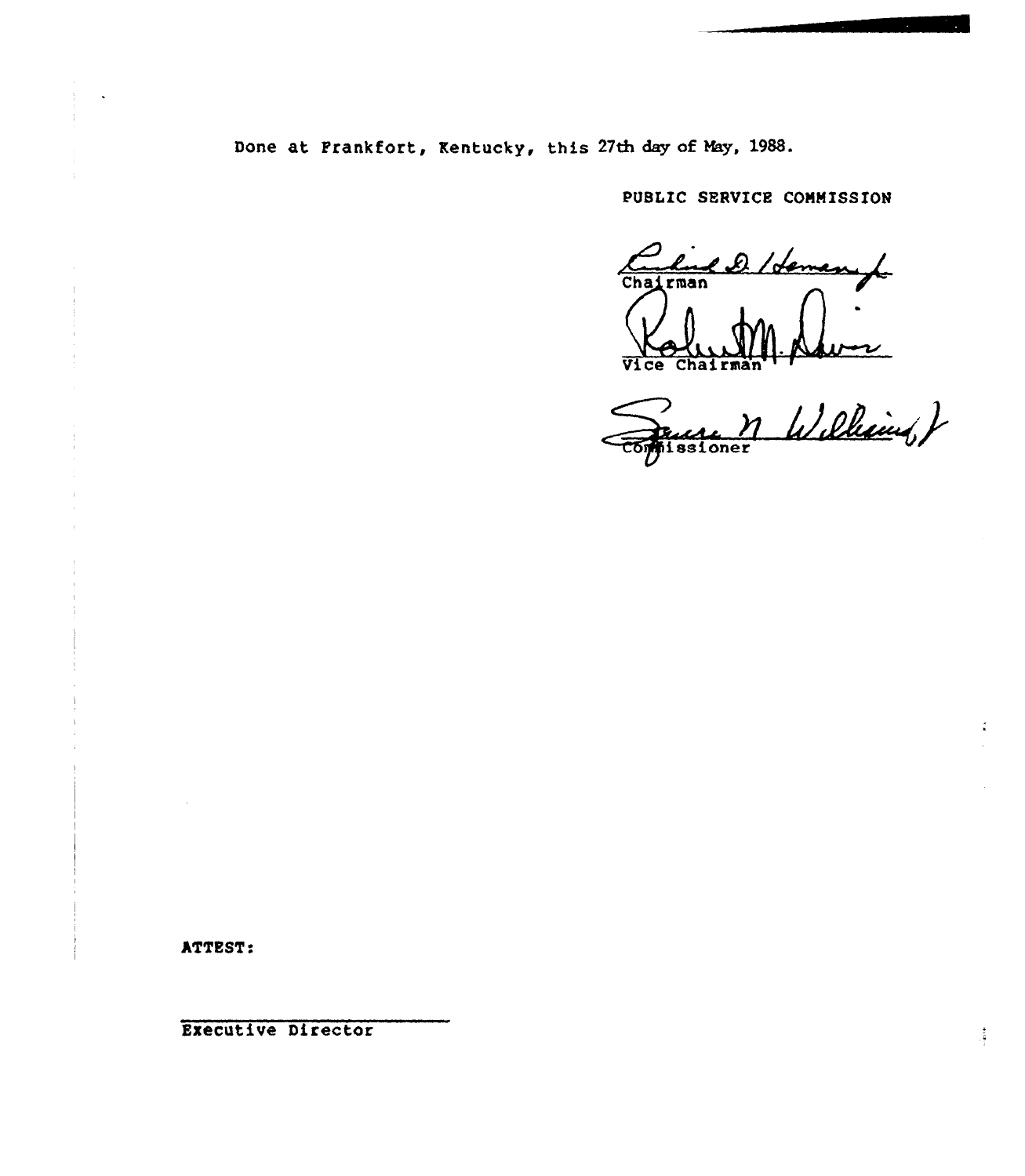#### APPENDIX A

APPENDIX TO AN ORDER OF THE KENTUCKY PUBLIC SERVICE COMMISSION IN CASE NO. 10046 DATED Hay 27, 1988

The following rates and charges are prescribed for the customers in the area served by Barkley Lake Water District. All other rates and charges not specifically mentioned herein shall remain the same as those in effect under authority of this Commission prior to the effective date of this Order.

#### RATES: Monthly

## 5/8 Inch Connection

| Pirst             | 2,000   | gallons             |
|-------------------|---------|---------------------|
| Next              | 3,000   | gallons             |
| Next              | 5,000   | gallons             |
| Next              | 40,000  | gallons             |
| Next              | 50,000  | gallons             |
| Next              | 400,000 | gallons             |
|                   |         |                     |
| <b>Over</b>       | 500,000 | gallons             |
|                   |         |                     |
|                   |         | 3/4 Inch Connection |
|                   |         |                     |
| First             | 3,000   | gallons             |
| Next              | 2,000   | gallons             |
| Next              | 5,000   | gallons             |
| Next              | 40,000  | gallons             |
| Next              | 50,000  | qallons             |
| Next              | 400,000 | gallons             |
| Over              | 500,000 | gallons             |
|                   |         |                     |
| 1 Inch Connection |         |                     |
|                   |         |                     |
|                   |         |                     |
| Pirst             | 5,000   | gallons             |
| Next              | 5,000   | gallons             |

 $Next 5,000 gallon$ Next 40,000 gallons  $Next 50,000 gallon$  $Next 400,000 gal$ lon Over 500,000 gallon

| \$10.65 Minimum Bill |  |                        |
|----------------------|--|------------------------|
|                      |  | 2.85 per 1,000 gallons |
|                      |  | 2.55 per 1,000 gallons |
|                      |  | 2.25 per 1,000 gallons |
|                      |  | 1.95 per 1,000 gallons |
|                      |  | 1.88 per 1,000 gallons |
|                      |  | 1.80 per 1,000 gallons |

| \$13.50 Minimum Bill |  |                          |
|----------------------|--|--------------------------|
|                      |  | 2.85 per 1,000 gallons   |
|                      |  | 2.55 per 1,000 gallons   |
|                      |  | $2.25$ per 1,000 gallons |
|                      |  | 1.95 per 1,000 gallons   |
|                      |  | 1.88 per 1,000 gallons   |
|                      |  | 1.80 per 1,000 gallons   |

| \$19.20 Minimum Bill |  |                        |
|----------------------|--|------------------------|
|                      |  | 2.55 per 1,000 gallons |
|                      |  | 2.25 per 1,000 gallons |
|                      |  | 1.95 per 1,000 gallons |
|                      |  | 1.88 per 1,000 gallons |
|                      |  | 1.80 per 1,000 gallons |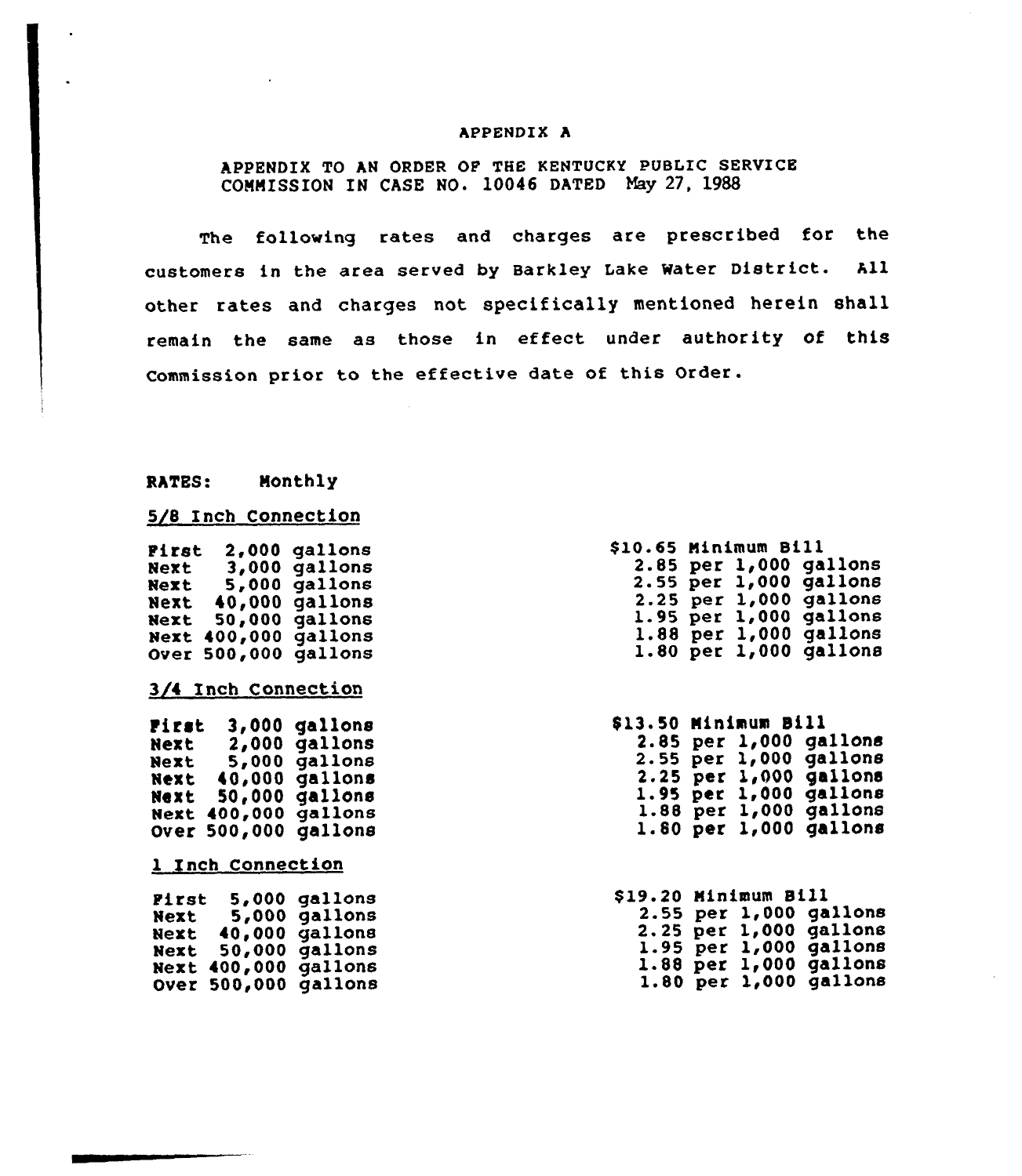# 1 1/2 Inch Connection

 $\ddot{\phantom{a}}$ 

 $\bullet$ 

 $\frac{1}{k}$  $\pm$  $\pm$ 

 $\overline{1}$ 

 $\alpha$ 

| <b>First 10,000 gallons</b><br>Next 40,000 gallons<br>Next 50,000 gallons<br>Next 400,000 gallons<br>Over 500,000 gallons<br>2 Inch Connection | \$31.95 Minimum Bill<br>$2.25$ per $1,000$ gallons<br>$1.95$ per $1,000$ gallons<br>$1.88$ per $1,000$ gallons<br>1.80 per 1,000 gallons |
|------------------------------------------------------------------------------------------------------------------------------------------------|------------------------------------------------------------------------------------------------------------------------------------------|
| First 20,000 gallons<br>Next 30,000 gallons<br>Next 50,000 gallons<br>Next 400,000 gallons<br>Over 500,000 gallons                             | \$54.45 Minimum Bill<br>2.25 per 1,000 gallons<br>1.95 per 1,000 gallons<br>$1.88$ per $1,000$ gallons<br>1.80 per 1,000 gallons         |
| 3 Inch Connection<br>First 50,000 gallons<br>Next 50,000 gallons<br>Next 400,000 gallons<br>Over 500,000 gallons                               | \$121.95 Minimum Bill<br>$1.95$ per $1,000$ gallons<br>$1.88$ per $1,000$ gallons<br>1.80 per 1,000 gallons                              |
| 4 Inch Connection<br>First 100,000 gallons<br>Next 400,000 gallons<br>Over 500,000 gallons                                                     | \$219.45 Minimum Bill<br>1.88 per 1,000 gallons<br>$1.80$ per $1,000$ gallons                                                            |

There is a \$2.40 per customer surcharge for the Eastern portion of the District.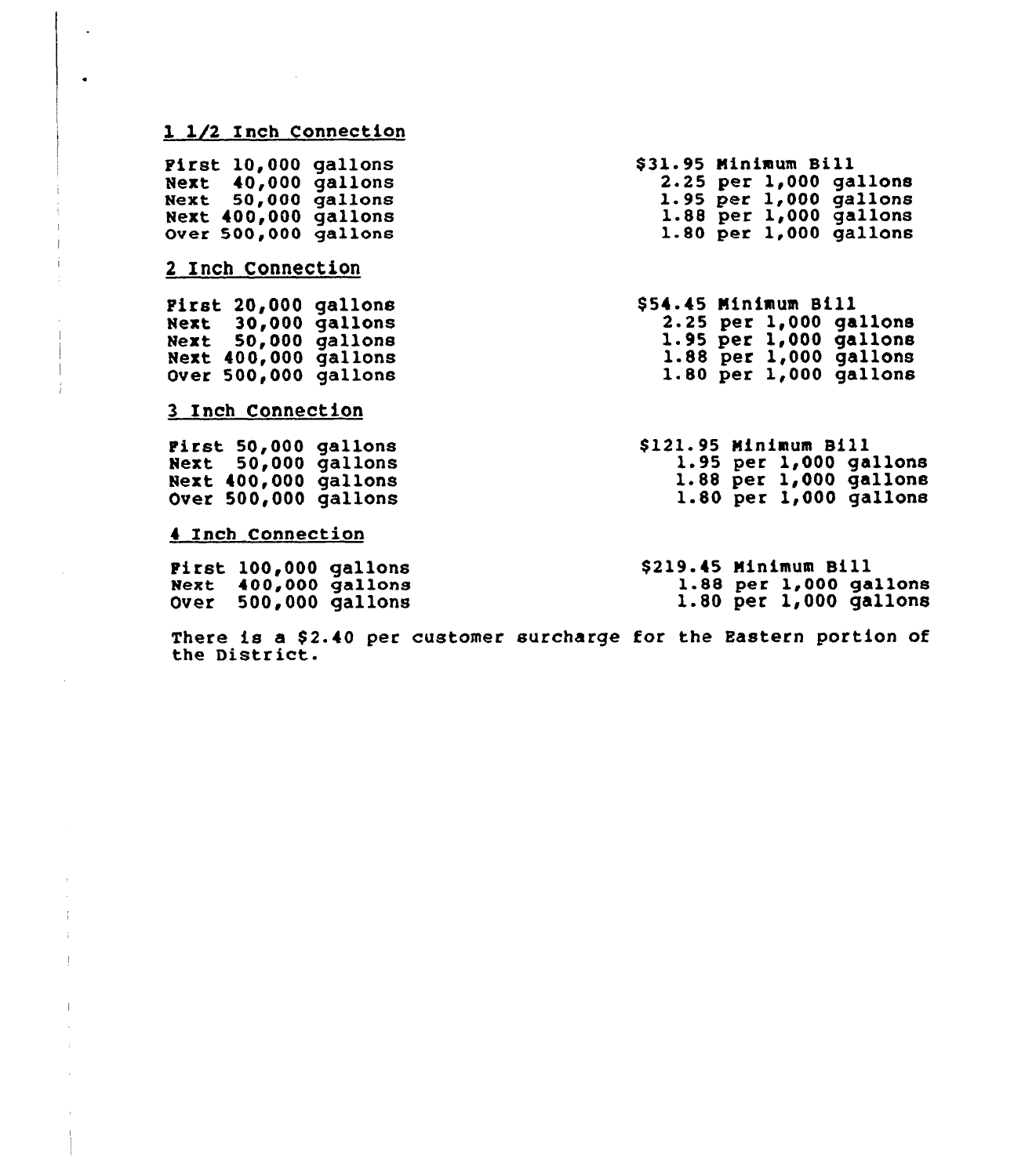## APPENDIX B

# Calculation of Test Year Cost per Gallon

| Pumping Expense         | Test Year<br>Adjusted<br>Expense<br>\$92,782<br>一 春日 | Test Year<br>Total Gallons<br>Produced*<br>304,869,000 | Test Year<br>Cost Per<br><u>Gailon</u><br>.0003 |
|-------------------------|------------------------------------------------------|--------------------------------------------------------|-------------------------------------------------|
| Water Treatment Expense | $31,716$ ÷                                           | 304,869,000                                            | .0001                                           |
| Total                   | $$124,498$ ÷                                         | 304,869,000                                            | .0004<br>s                                      |

| Calculation of Gallons Produced @ 15% Line Loss |                           |
|-------------------------------------------------|---------------------------|
| Test Year - Total Gallons Sold*                 | 182,018,600               |
| Test Year - Total Gallons Used*                 | 25,165,000<br>207,183,600 |
| Adjst. to Allow for 158 Line Loss               | $\sim$ .85                |
| Total Gallons Required with 15% Line Loss       | 243,745,412               |

|                         | Calculation of Allowed Expense                           |                                    |                                       |
|-------------------------|----------------------------------------------------------|------------------------------------|---------------------------------------|
| Pumping Expense         | Cost Per<br><u>Gallon</u><br>$5 \t 0003$<br>$\mathbf{x}$ | Gallons<br>Required<br>243,745,412 | Allowed<br><b>Expense</b><br>\$73,124 |
| Water Treatment Expense | $\boldsymbol{\cdot}$ 0001                                | 243,745,412                        | $-24,375$                             |
| Total                   | X<br>.0004                                               | $243, 745, 412$ \$ 97,499          |                                       |

|                         | Calculation of Recommended Decrease<br>Test Year | Allowed<br>Expense | Recommended<br>Decrease |
|-------------------------|--------------------------------------------------|--------------------|-------------------------|
| Pumping Expense         | $\frac{\text{Adjusted}}{\text{92,782}}$          | 573,124            | 19,658                  |
| Water Treatment Expense | 31,716                                           | 24,375             | 7,341                   |
| Total                   | \$124,498                                        | \$97,499           | 26,999                  |

Based on Information submitted as Figure 6 in Barkl<mark>ey's Januar</mark> 22, 1988 Filing.

 $\mathbf{f}$